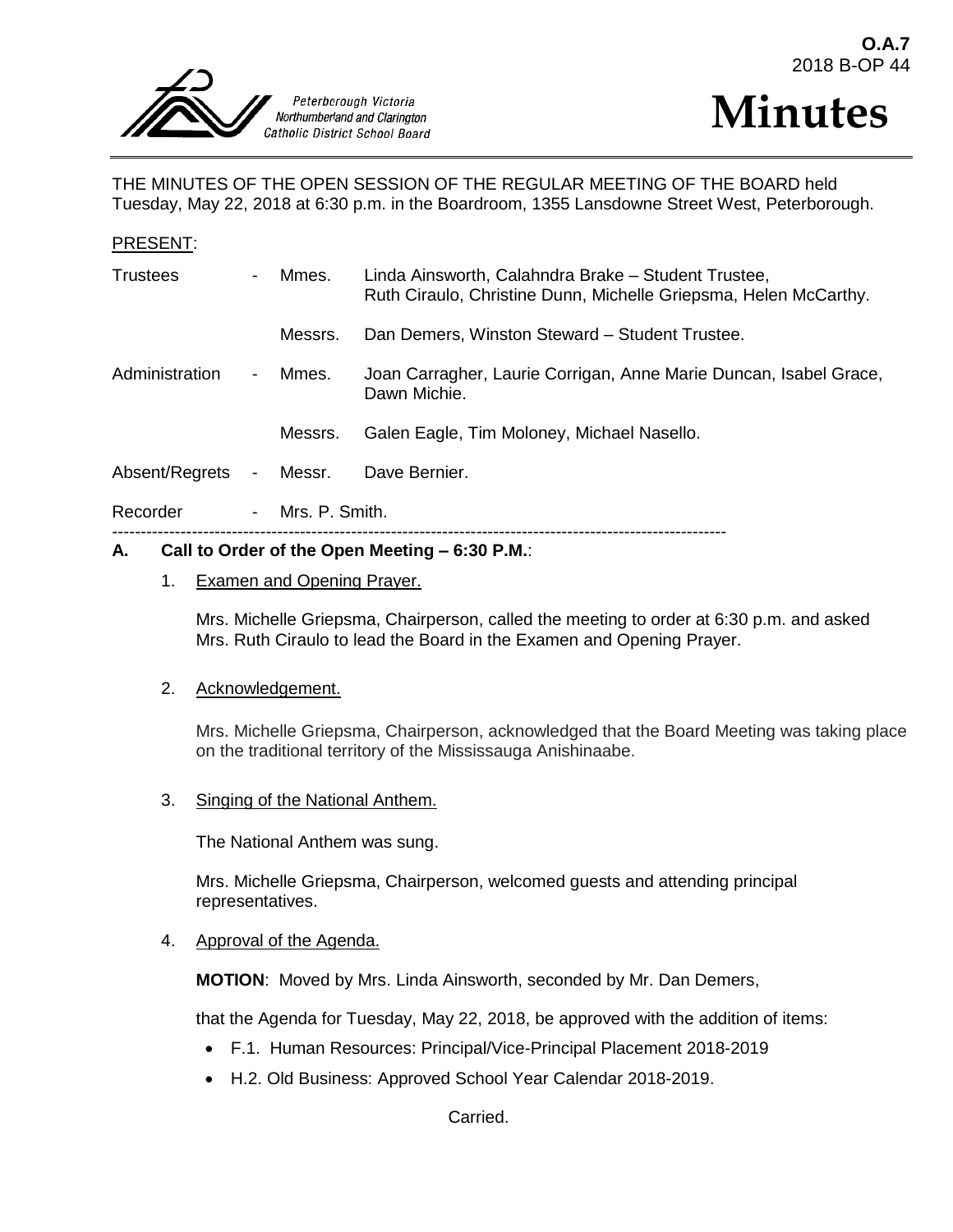5. Declarations of Conflicts of Interest.

There were no declarations of conflicts of interest.

6. Approval of the Draft Minutes.

# R.A. Approval of the April 24, 2018 Open Session Regular Board Meeting Draft Minutes.

**MOTION**: Moved by Mrs. Helen McCarthy, seconded by Mrs. Ruth Ciraulo,

that the Board approve the April 24, 2018 Regular Board Meeting Minutes as amended.

Carried.

- 7. Business Arising Out of the Minutes.
	- 1. Follow up to the Response Letter to the Minister of Education from PVNCCDSB SEAC Chair regarding the findings contained in the Auditor General of Ontario's Annual Report, 2017.

From the May 22, 2018 Open Session Board Meeting, Mrs. Anne Marie Duncan, Superintendent of Learning/Special Education followed up regarding where the Board is in relationship to other Boards regarding the percent of students enrolled in our schools that have an IEP (Individualized Education Plan).

Mrs. Duncan reported that approximately 23% of the PVNCCDSB student population has an IEP; in the Barrie Region districts, this percentage is approximately 22.5%; and provincially, this percentage is approximately 22%.

# **B. Reports from the Director of Education and Student Trustee(s)**:

1. Report from the Director of Education.

Mr. Michael Nasello, Director of Education, shared the Director's Report with the Board and highlighted:

- We offer prayers and condolences to the families of two students, one a current student and one a recent graduate, who recently passed away.
- We have a new Ontario Bishop's letter, "Renewing the Promise': A Pastoral Letter for Catholic Education. The letter grounds the work we do, the vocation to which we are called, in both the fabric of the challenging world in which we live, and in the hope we are invited to share in, as revealed in the gospel of Jesus Christ. This will be available hard copy and electronic.
- Event Dates:
	- o May 1, 2018 Prospective Catholic Trustees Workshop was held
	- $\circ$  May 4, 2018 Official opening and blessing Msgr. Jamot took place
	- $\circ$  May 7, 2018 Bishop Miehm's 5<sup>th</sup> Anniversary as a Bishop and one year in Peterborough were celebrated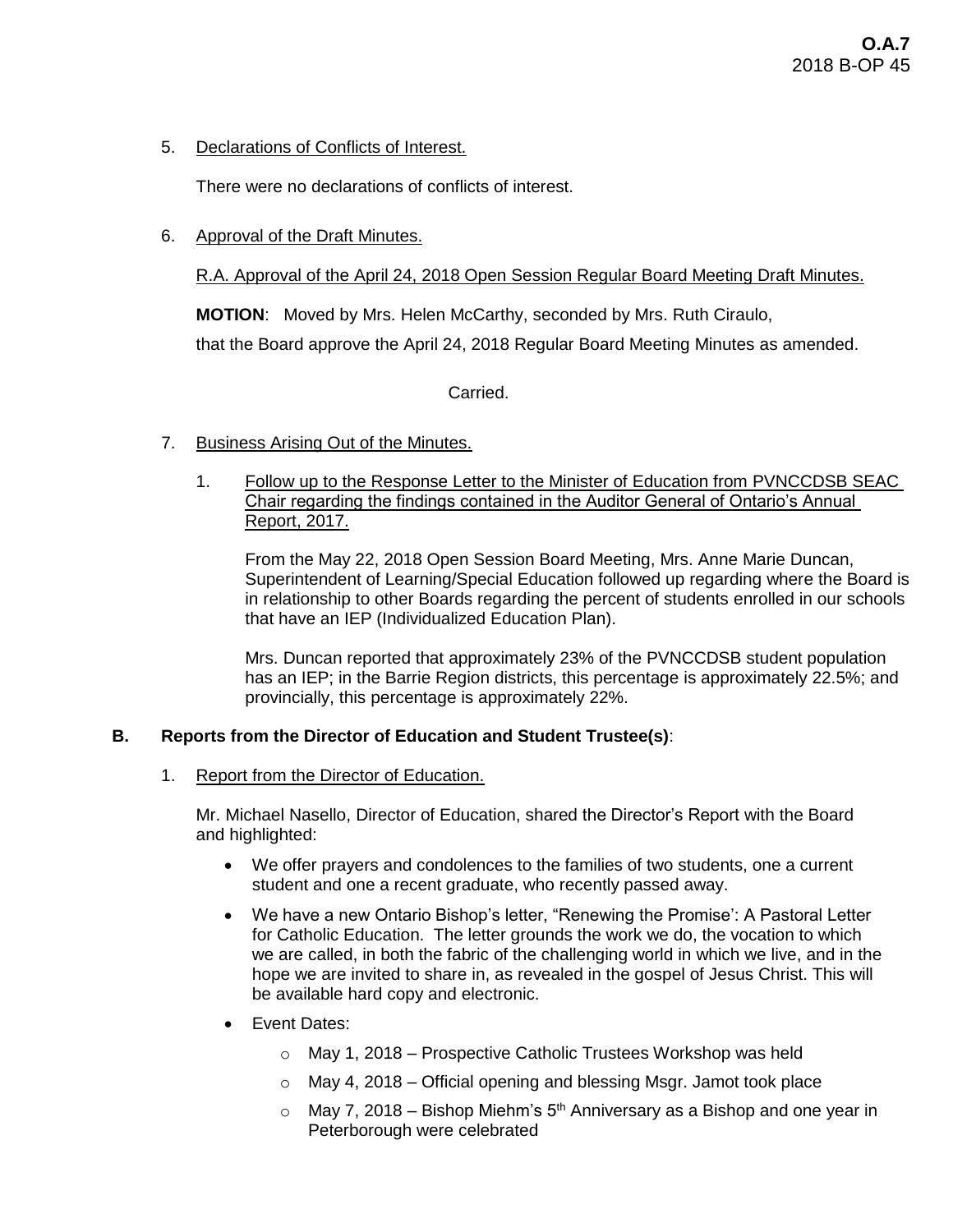- o First Week of May was a very successful Catholic Education Week with many school liturgies, a video message from Bishop Miehm, students engaged in deep learning inquiry and promotion of our Ontario Catholic Graduate Expectations. Many charity fundraisers and events also took place.
- $\circ$  May 8, 2018 A Catholic Youth Day supporting an awareness of the challenges related to acquiring healthy drinking water was held in Toronto with many PVNC students in attendance
- $\circ$  May 9, 2018 Catholic Student Leadership Awards were celebrated
- o May 10, 2018 When Faith Meets Leadership conference was held
- o May 16, 2018 Catholic Parent Engagement Committee and Catholic School Council were recognized at St. Mary Catholic Secondary School with the St. Mary Catholic S.S. Hospitality students program offered appetizers and the St. Mary Catholic S.S. jazz band and winning choir, "The Treble Makers", offered music also students shared experiences from their mission trips to Guatemala, Honduras and Dominican Republic
- o Special Olympics will be held in Peterborough next week
- $\circ$  Ongoing board staffing, budgeting and planning are taking place for next year

# 2. Report from the Student Trustee(s).

Report from the Student Trustees.

Ms. Calahndra Brake, Jr. Student Trustee, shared the below student initiatives and events taking place in our Board:

- Student Councils are holding their elections within the next week
- Many Link crews have started recruiting and LINK training will begin soon
- Secondary schools have hosted a number of spirit and fund raising activities
	- 800 trees were planted by grade 10 religion students on a retreat.
	- Funds were raised to support 30 safe nights at Crossroads Women's Shelter through their Walk a Mile in Her Shoes campaign.
	- Spirit week dances and food drives took place at secondary schools.
	- Mental Health Week hosted guest speakers and special prayers each day.
	- <sup>10th</sup> annual Danielle Caterina Memorial Baseball game taking place.
	- Diversity Club was established at Holy Trinity Catholic Secondary School.
	- Students worked with seniors in the community, planted trees around the school property and donated care baskets to a youth homeless shelter.
	- The Best Buddies program raised \$165 though the "Hooping it Up" event and over \$800 was raised as a result of their Multicultural Day.
	- For May day this month both athletic and non-athletic events will be hosted.
	- Students from St. Thomas Aquinas Catholic Secondary school grade 12 religion class worked with students from St. Dominic Catholic Elementary School to create a video for the Catholic Graduate Expectations called "Catholic Clips with Kids".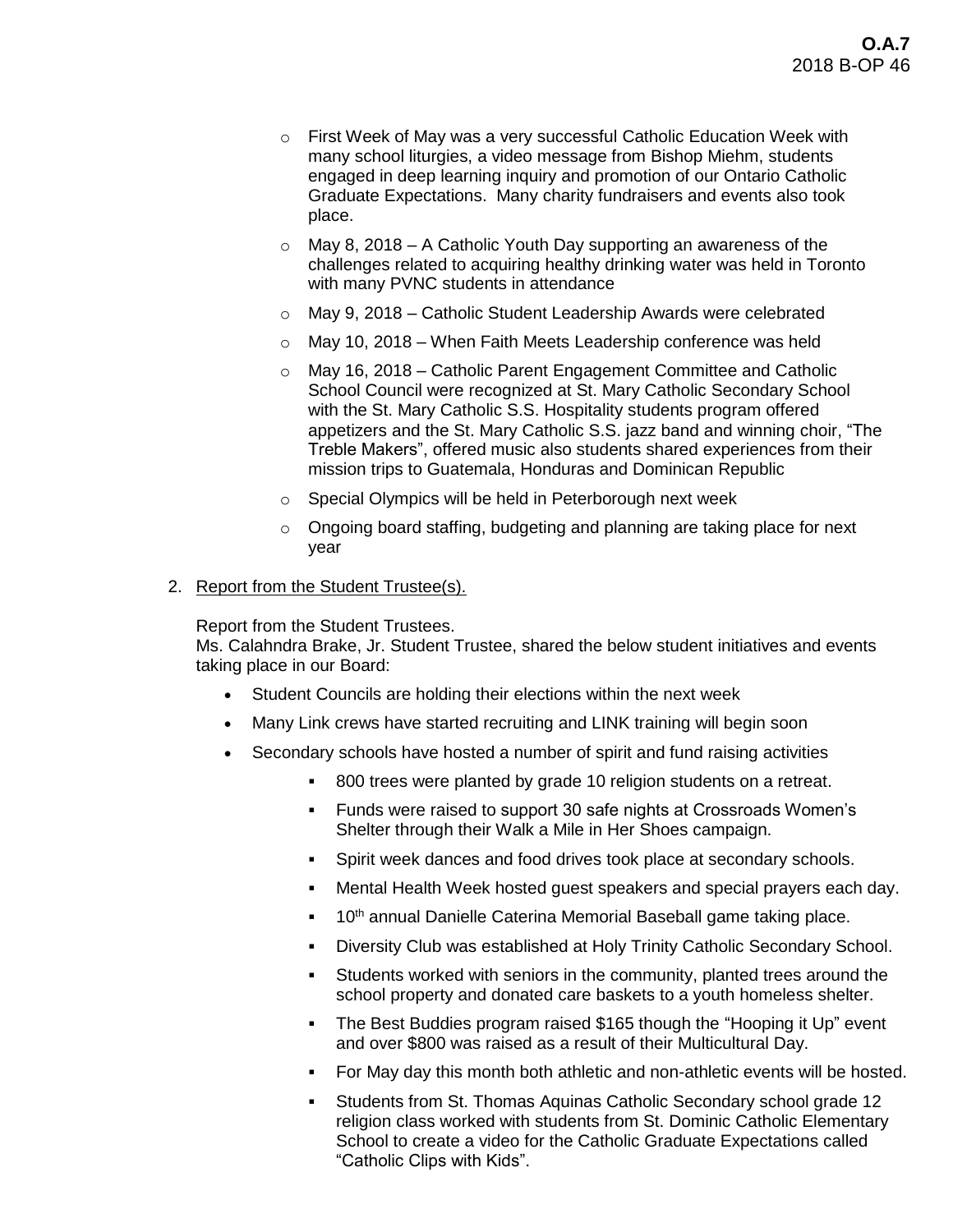- James the Giant Peach theatre production was held at Holy Trinity Catholic Secondary School.
- An All Candidates Meeting was held at Holy Cross Catholic Secondary School in which the candidates for Peterborough MPP had an open panel.
- Student Council Liaison Committee attended the Catholic Youth Day on May 8.
- Students shared experiences on their service trips to Guatemala, Honduras and Dominican Republic with parents at the Catholic Parent Engagement Committee and Catholic School Council recognition evening held at St. Mary Catholic Secondary School.

Ms. Eveline Fisher was acknowledged by the Board on her position as the new Jr. Student Trustee for 2018-2019 with family and friends in attendance. Ms. Fisher is a current grade 10 student at Holy Cross Catholic Secondary School.

# **C. Presentations:**

# 1. Holy Cross Catholic Secondary School Student Presentation: Guatemala.

Holy Cross Catholic Secondary Students, Principal-James Brake, Chris Clarke –Holy Cross Catholic SS Teacher, Sarah Grills –Holy Cross Catholic SS alumni and student recruitment officer for Sacred Heart College and Students: Grace Hall, Kaiya Krumins, Madison Earle, Chantal McAvoy, Mya Burnie, Maggie Doris, Cali Brake.

Students, Staff and guests shared personal reflections, videos and music on their experiences from the Guatemala excursion that took place in April 2018. Organized through the Wells of Hope students had an opportunity to explore global issues and work with local communities to offer help and work together.

### 2. R.A. Proposed Holy Cross Catholic Secondary School, Peterborough, Student Excursion to London and Edinburgh –United Kingdom, from April 13, 2019 to April 22, 2019.

Mr. James Brake-Principal, and Jake Fowler-Teacher, shared excursion documentation and answered questions. This Rugby tour falls over the Easter Weekend and plans will include Mass, Stations of the Cross and sharing Easter dinner together. Mr. Brake reviewed safety precautions pertaining to accommodations. Mr. Michael Nasello, Director of Education, will work with Mr. Brake to ensure cancellation insurance meets Board standards.

**MOTION:** Moved by Ms. Christine Dunn, seconded by Mrs. Helen McCarthy,

that the proposed Holy Cross Catholic Secondary School, Peterborough, student excursion to London and Edinburgh-United Kingdom, from April 13, 2019 to April 22, 2019 be approved in principle and that the trip will include mandatory insurance for all travelers. Such insurance must cover school board or principal rulings for cancellation of the trip.

Carried.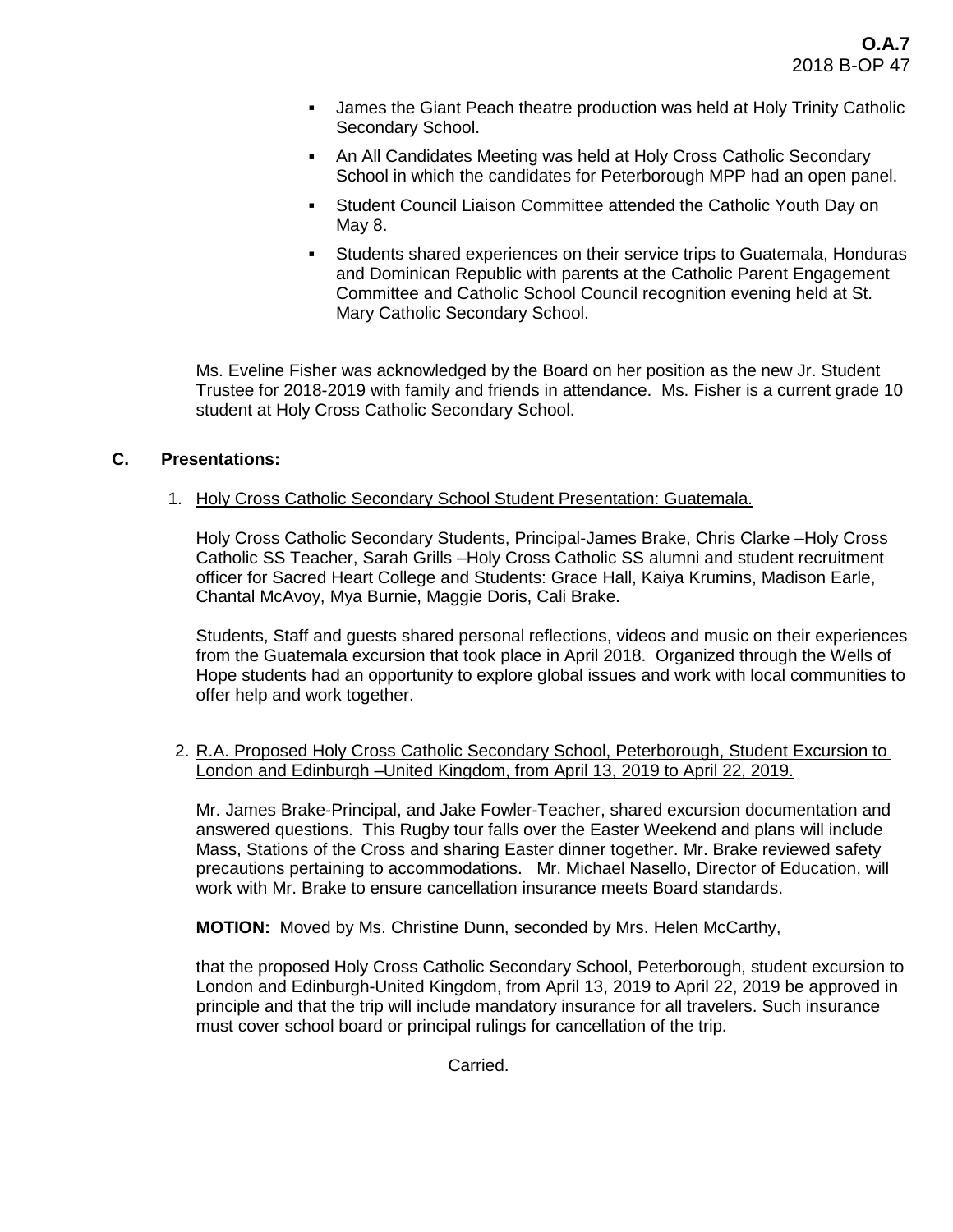### 3. R.A. Proposed Holocaust Summer Credit Student Program 2019, Germany and Poland from July 6, 2019 to July 20, 2019.

Mr. Michael Nasello, Director of Education, shared excursion documentation and answered questions. This excursion was previously approved last year and this submission would be based upon registration numbers being sufficient to facilitate offering the program in 2019.

**MOTION:** Moved by Mr. Dan Demers, seconded by Mrs. Ruth Ciraulo,

that the proposed Holocaust Summer Credit Student Program to Germany and Poland from July 6, 2019 to July 20, 2019 be approved in principle and that the trip will include mandatory insurance for all travelers. Such insurance must cover school board or principal rulings for cancellation of the trip.

#### Carried.

### 4. Report on Cell Tower Radiation.

Ms. Laurie Corrigan, Superintendent of Learning/Innovation Technologies, and Mr. Sean Heuchert, Manager of Information Technologies, shared a presentation and answered questions regarding cell tower radiation.

Mr. Heuchert informed Trustees that all PVNCCDSB schools and the Board Office are within the Health Canada's Safety Code 6 parameters. Mr. Heuchert shared that Computer Services Department technicians take ongoing measurements in schools. Further information is also supported on the Board website wifi information page.

Trustees thanked Ms. Corrigan and Mr. Heuchert for the presentation.

#### D. **Programs and Services**: No items.

#### E. **Business, Finance and Governance:**

#### 1. Ontario Catholic School Trustees' Association (OCSTA) Open Session Report.

Mrs. Michelle Griepsma, Board Chairperson, shared that updates are on the google drive and if Trustees have any questions pertaining to any documents on the Google Drive please contact Mrs. Michelle Griepsma, Board Chairperson.

Mrs. Griepsma indicated that there are several additions to the Trustees May OCSTA Google folder for review as well as the April OCSTA Google folder.

Mrs. Griepsma offered congratulations on behalf of the Board to Mrs. Linda Ainsworth, Trustee, for being elected as the OCSTA Region 9 Director.

#### 2. Ontario Catholic School Trustees' Association (OCSTA) AGM April 26-28, 2018.

Reports were heard from attending Trustees on the inspiring guest speakers and various workshops offered at the AGM. Demographic Trends in Ontario regarding Education, a detailed History of Waterloo Catholic District School Board sharing a legacy and heritage of Catholic Education and using your agendas effectively were a few workshops discussed.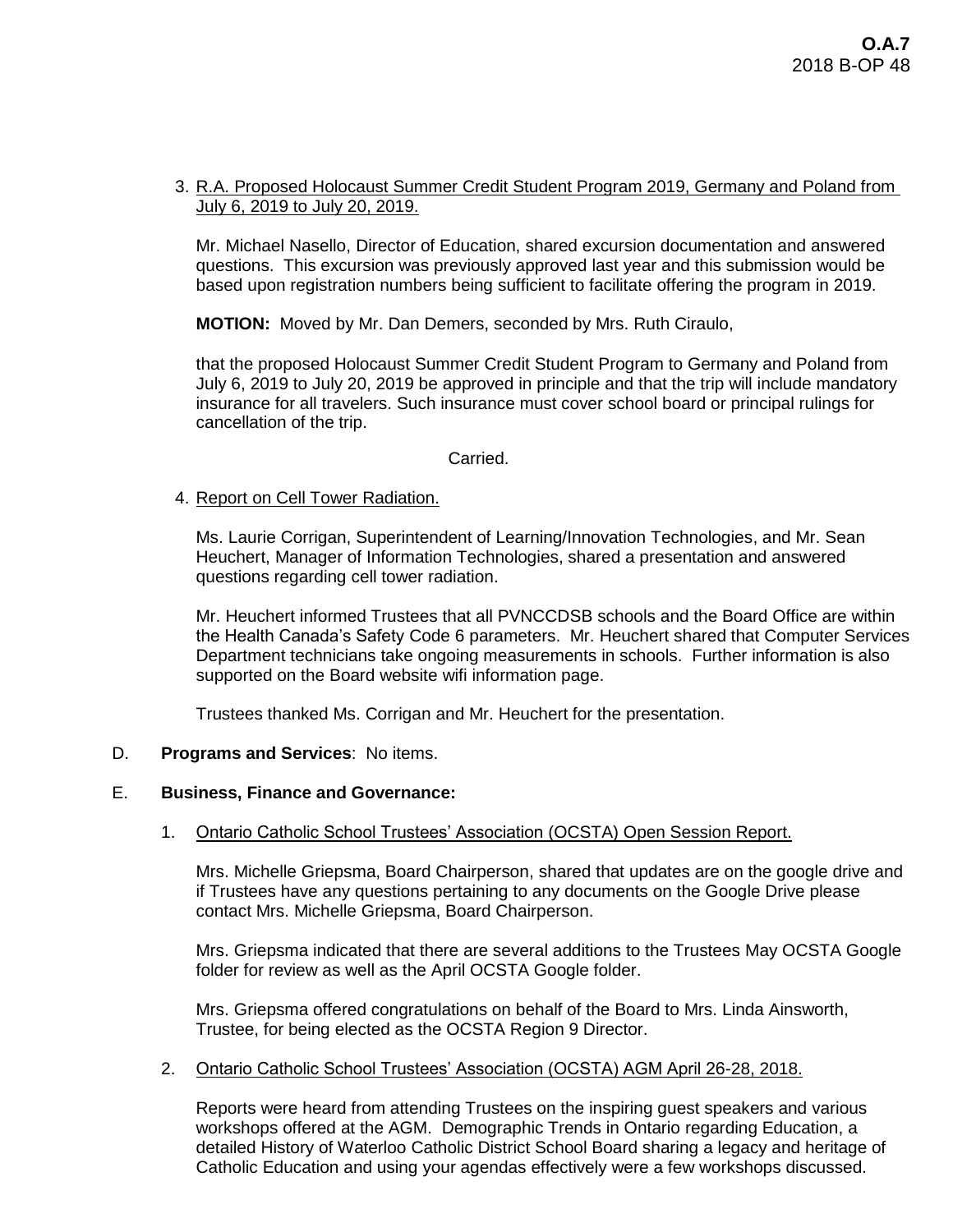# F. **Human Resources:**

# 1. Principal/Vice-Principal Placements 2018-2019.

Ms. Joan Carragher, Superintendent of Learning, Leadership and Human Resource Services, shared the 2018-2019 Principal/Vice-Principal placements at the In-camera May 22, 2018 Board Meeting and this information will be communicated by the end of day May 23, 2018.

# G. **Policy Development:**

# 1. R.A. Community Use of Board Facilities-Letter of request from St. Mary's Lindsay Catholic Women's League.

Mrs. Michelle Griepsma, Board Chairperson, reviewed the letter of request from the St. Mary's Lindsay Catholic Women's League with Trustees. This request has come forward and been approved by the Board in the past.

**MOTION:** Moved by Mrs. Linda Ainsworth, seconded by Mrs. Ruth Ciraulo,

that the request by the Catholic Women's League of St. Mary's Parish in Lindsay to be exempted from Administrative Procedure 601 – Community Use of Board Facilities, Administrative Procedure 1.2(o) on November 3, 2018 be approved provided appropriate licenses are obtained, according to provincial regulations and municipal by-laws.

Carried.

# H. **Old Business**:

1. R.A. Holy Cross Catholic Secondary School, Peterborough, request to join St. Peter Catholic Secondary School, Peterborough, Student Excursion to Madrid, Burgos, Basque Region, San Sebastian, Barcelona from March 6, 2019 to March 14, 2019 which was approved at the April 24, 2018 Board Meeting

**MOTION:** Moved by Mrs. Linda Ainsworth, seconded by Ms. Christine Dunn,

that the proposed Holy Cross Catholic Secondary School, Peterborough, student excursion to Madrid, Burgos, Basque Region, San Sebastian, Barcelona, from March 6, 2019 to March 14, 2019 be approved in principle as a joint venture with St. Peter Catholic Secondary School on the same basis as previously approved at the April 24, 2018 Board Meeting and that the trip will include mandatory insurance for all travelers. Such insurance must cover school board or principal rulings for cancellation of the trip.

Carried.

**AND**

**MOTION:** Moved by Mrs. Helen McCarthy, seconded by Mr. Dan Demers,

that an adjustment report from Holy Cross Catholic Secondary School be brought to the June 26, 2018 Board Meeting regarding the St. Peter Catholic Secondary School and Holy Cross Catholic Secondary school joint excursion to Spain in March 2019.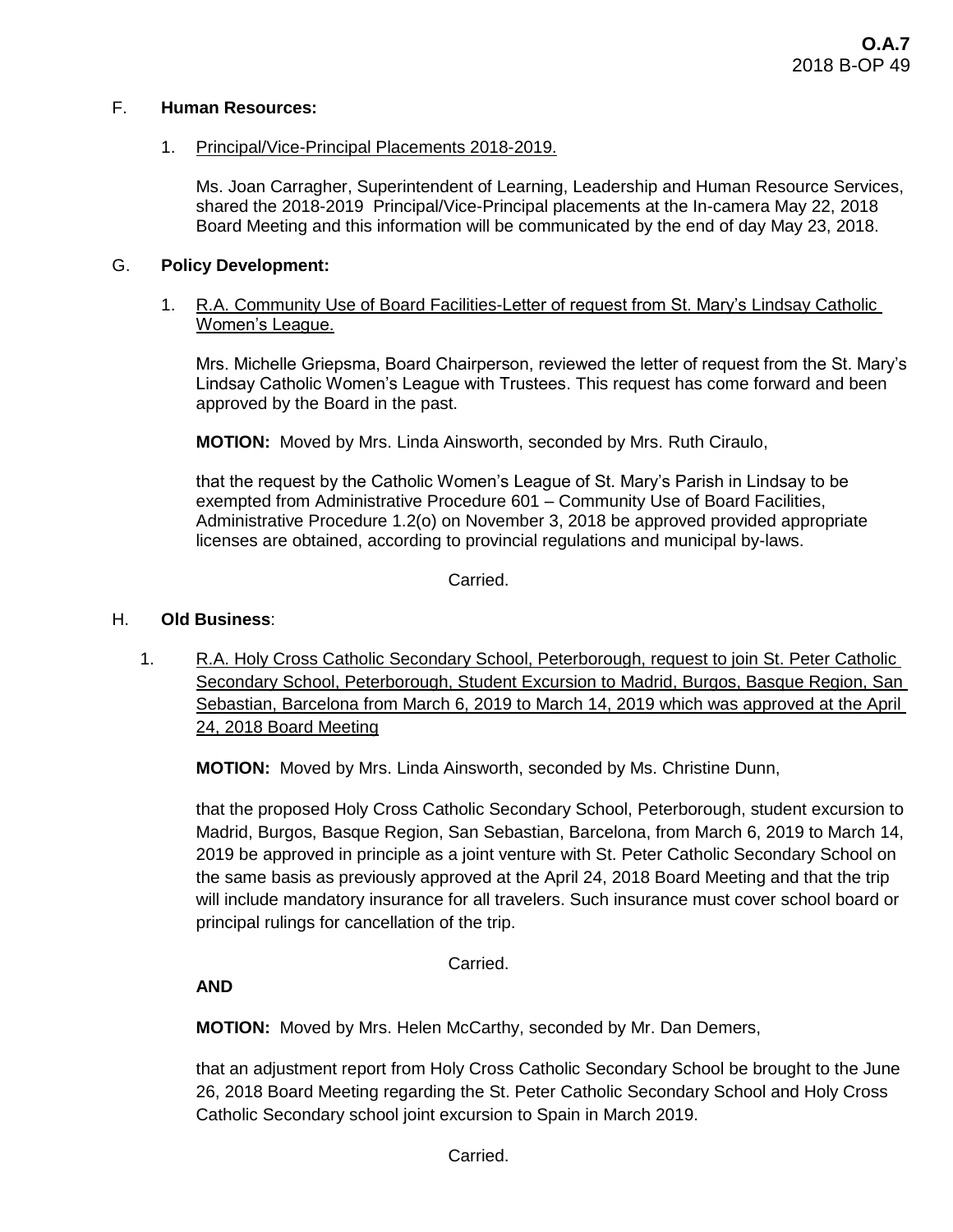# 2. School Year Calendar 2018-2019 (Addendum).

Mr. Michael Nasello, Director of Education, shared that the School Year Calendar for 2018- 2019 has been approved by the Ministry of Education. This will be shared and posted on the Board web-site.

- I. **New Business**: No Items.
- J. **Bring Forward**: No Items.

Mrs. Griepsma, Board Chairperson requested the May 22, 2018 Board meeting be extended until 9:45 p.m. All Trustees were in favour.

# K. **Information Items**:

1. Chairperson's Report.

Mrs. Michelle Griepsma, Board Chairperson, shared:

- a) Special events:
	- a. The Priest appreciation dinner for the southern deanery,
	- b. Catholic Education Week Events and Masses,
	- c. Catholic Student Leadership Awards,
	- d. Catholic Parent Engagement and Catholic School Council recognition evening.
- b) Trustees are extended an invitation to IDI (Intercultural Dialogue Institute) where host families will share Ramadan dinners with guests between now and mid-June offering a wonderful cultural awareness and community opportunity.
- c) May 10-11, 2018 attended a parliamentary workshop offering running meetings and minute taking.

Mrs. Griepsma noted Board by-laws will be reviewed in June. Mrs. Griepsma requested that the current Board by-laws be shared with Trustees for their review and there will be follow up conversations pertaining to this item.

2. Trustees Committee Reports (Past Committee Meeting Minutes).

There were no questions arising from the Past Committee Meeting Minutes that were shared in the Google Drive for the May 22, 2018 Board Meeting.

3. Highlights of System Achievements.

Mr. Galen Eagle, Communications Manager, shared the Monthly Newsletter with Trustees.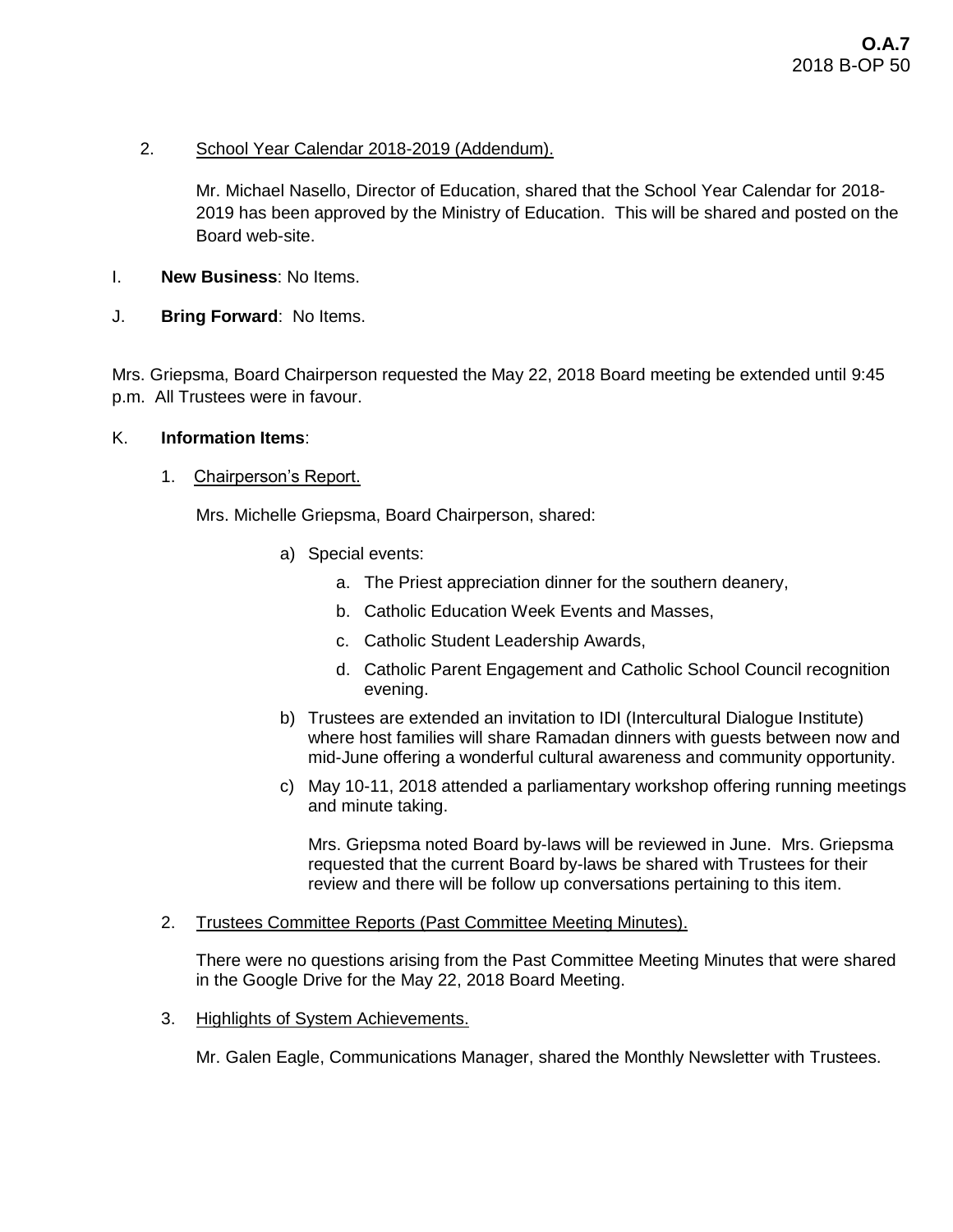Mrs. Griepsma, Board Chairperson requested the May 22, 2018 Board meeting be extended until 10:00 p.m. All Trustees were in favour.

# L. **Future Meetings**:

# *BOARD AND STANDING COMMITTEE MEETINGS (chronological order)*

- 1. Board Standing Committee Meetings:
	- Policy Development –**May 28, 2018, 6:30 p.m. – 8:30 p.m.**
	- Governance –**June 18, 2018, 6:30 p.m. – 8:30 p.m.**
	- Board Meeting –**June 26, 2018, In Camera 6:00 p.m., Open Session 6:30 p.m.**
- 2. Other Committee Meetings:
	- **EXEC** 2018, 6:30 p.m. Catholic Parent Engagement Committee, June 4, 2018, 6:30 p.m.
	- First Nation, Métis, and Inuit Advisory Committee June 5, 2018, 6:30 p.m.
	- Chairperson Committee Meeting June 11, 2018, 4:30 p.m.
	- Audit Committee, June 12, 2018, 6:30 p.m.
	- STSCO Governance Meeting June 20, 2018, 3:00 p.m., STSCO Offices.
	- Special Education Advisory Committee June 21, 2018, 6:30 p.m.
	- Student Council Liaison Committee Meeting June 26, 2018, 4:15 p.m.
	- Accessibility for All Committee, TBD, 1:15 p.m.
	- **Faith and Equity Advisory Committee, TBD, 6:30 p.m.**
	- French as a Second Language Advisory Committee, TBD, 4:30 p.m.
	- Supervised Alternative Learning (SAL) Meeting
	- **Strategic Planning Advisory Committee**

# *EVENTS (chronological order)*

- May 24, 2018 OSTA-AECO Ontario Student Trustees' Association Annual General Meeting May 24-27, 2018 (Student Trustees)
- May 29 and May 31 Special Olympics –Event details, locations and times will be confirmed and shared with Trustees
- June 7, 2018 CCSTA Canadian Catholic School Trustees' Association AGM June 7-9, 2018 Kelowna BC
- June 28, 2018 Secondary Graduations